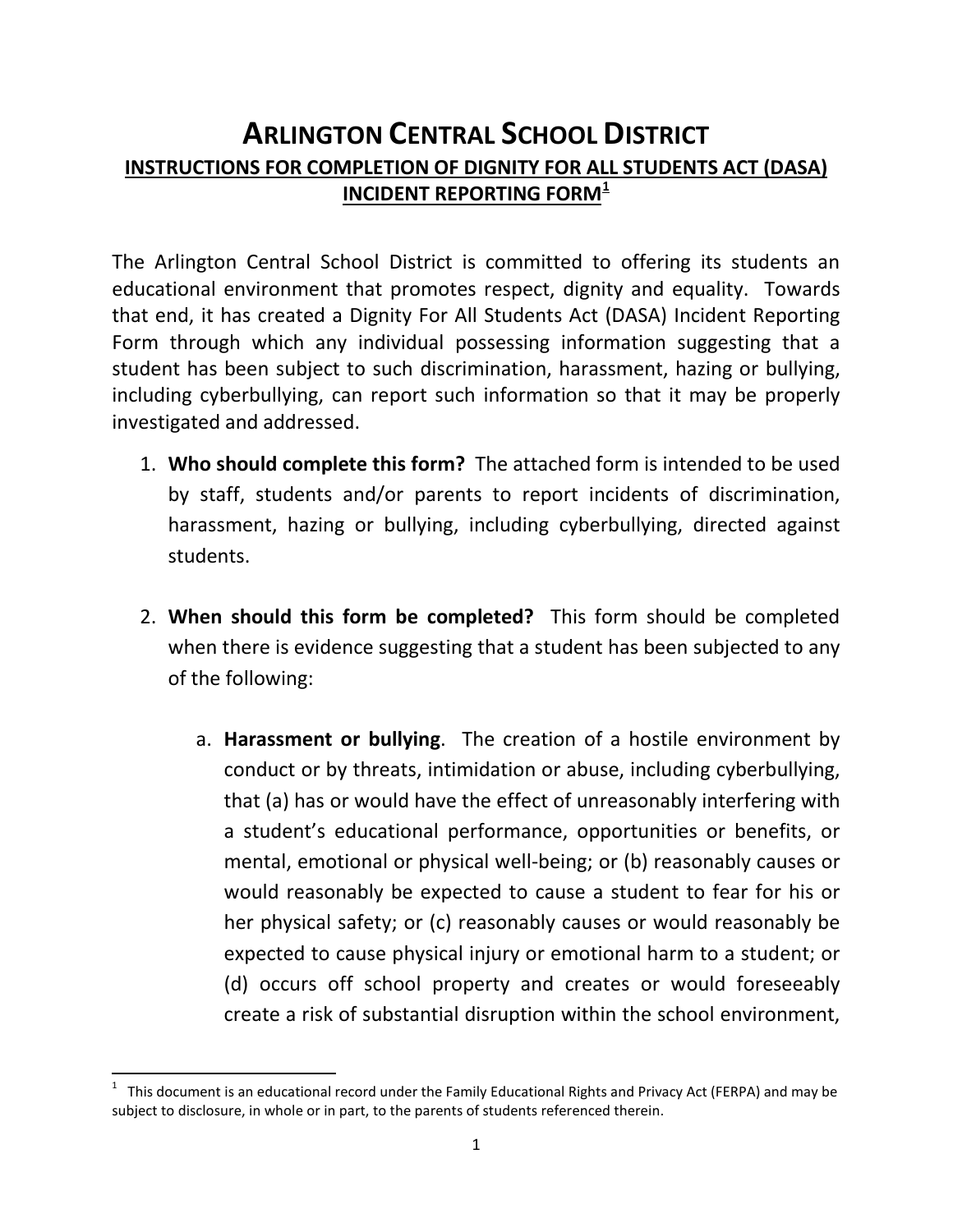where it is foreseeable that the conduct, threats, intimidation or abuse might reach school property.

- b. **Discrimination.** Any form of discrimination against students prohibited by state or federal law (e.g., the denial of equal treatment, admission and/or access to programs, facilities and services based on the person's actual or perceived race, color, weight, national origin, ethnic group, religion, religious practice, disability, sexual orientation, gender, [including gender identity], or sex).
- 3. **Are there specific time requirements for completion and submission of the form?** Yes. Information regarding alleged harassment, bullying or discrimination must be orally reported by staff within one school day of their observation of or their receipt of such information, followed by completion and submission of this form within two school days of receipt of such information. All others should orally report such information as soon as practicable, followed by completion and submission of this form as soon as practicable.
- 4. **To whom should the completed form be submitted?** The completed form should be submitted to the building principal of the school that the student attends. If the student is attending an out-of-district school as a result of a CSE-recommended placement, the form should be submitted to the Director of Special Education.
- 5. **To whom should I direct any further questions that I may have?** Any questions should be directed to your building Dignity Act Coordinator or your building principal.
- 6. **Are there other sources of information regarding the prohibition against harassment, bullying or discrimination of students?** Yes. Additional information is available in the District's policy book and Code of Conduct,